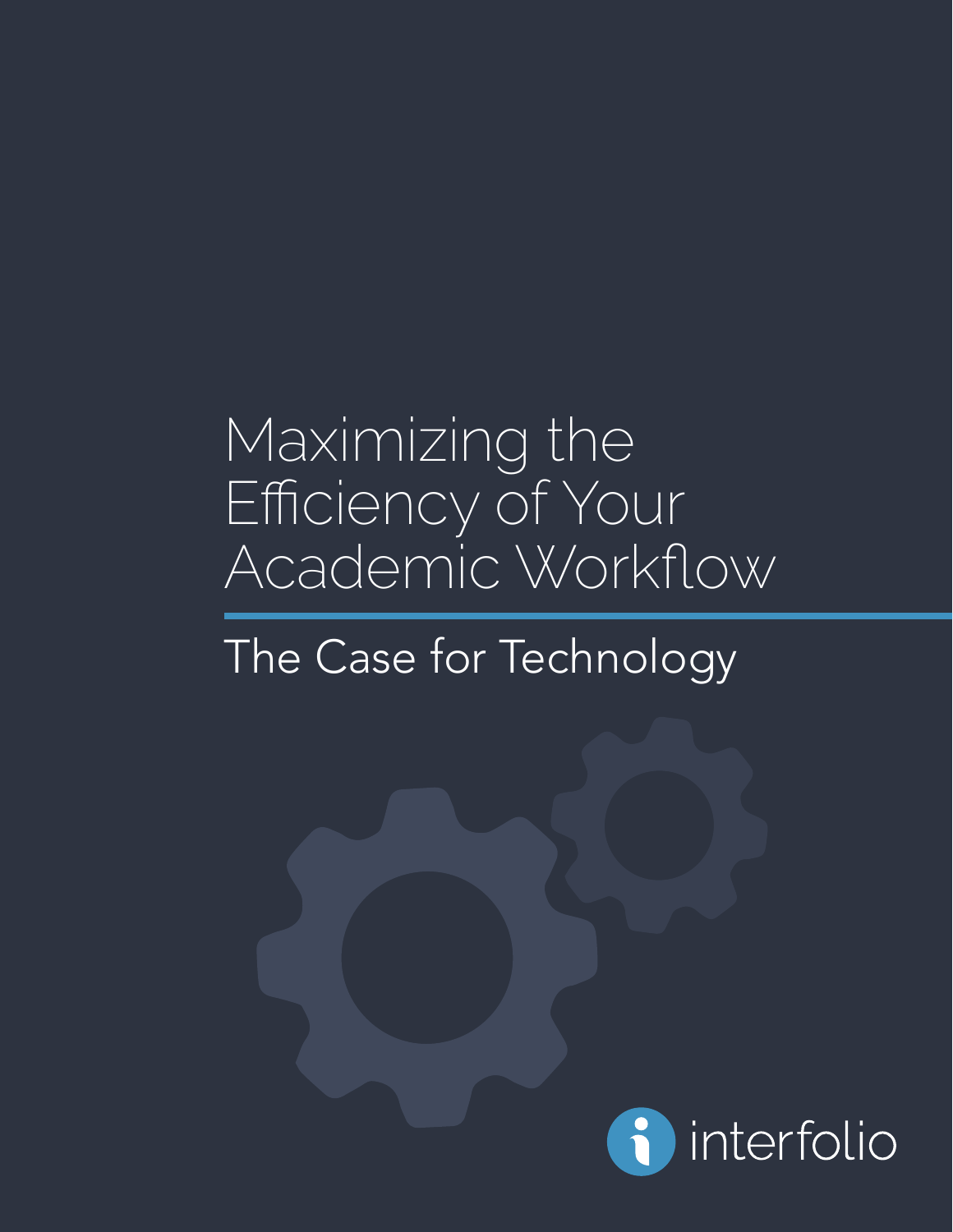### *How can software help maximize workflow efficiency on your campus?*

Workflows are part and parcel of any large organization. In order for a decision to be made in accordance with your institutional policy, it has to pass through any number of steps, hands, and sanity checks. Workflows around shared governance decisions, especially promotion and tenure, require even more diligence when it comes to getting all the right voices heard.

But workflows can also be a major drag on efficiency and source of error. A poorly planned or executed workflow can cause major problems for both the people who spend their precious time on committee decisions, and the institution's bottom line. How, then, is it possible to maintain the right balance of process and efficiency?

Major higher education research firms recommend that institutions seek technology to help streamline workflows around academic decisions and faculty workflows. Currently there are technoloies on the market that help tackle the distinct needs of academic institutions seeking refinement of their workflow processes (without losing any of the necessary rigor or customization required by higher education); when seeking this type of software, keep in mind the following ways institutions can leverage technology to make their campus's workflows as efficient as possible, without disrupting academic requirements or engagement.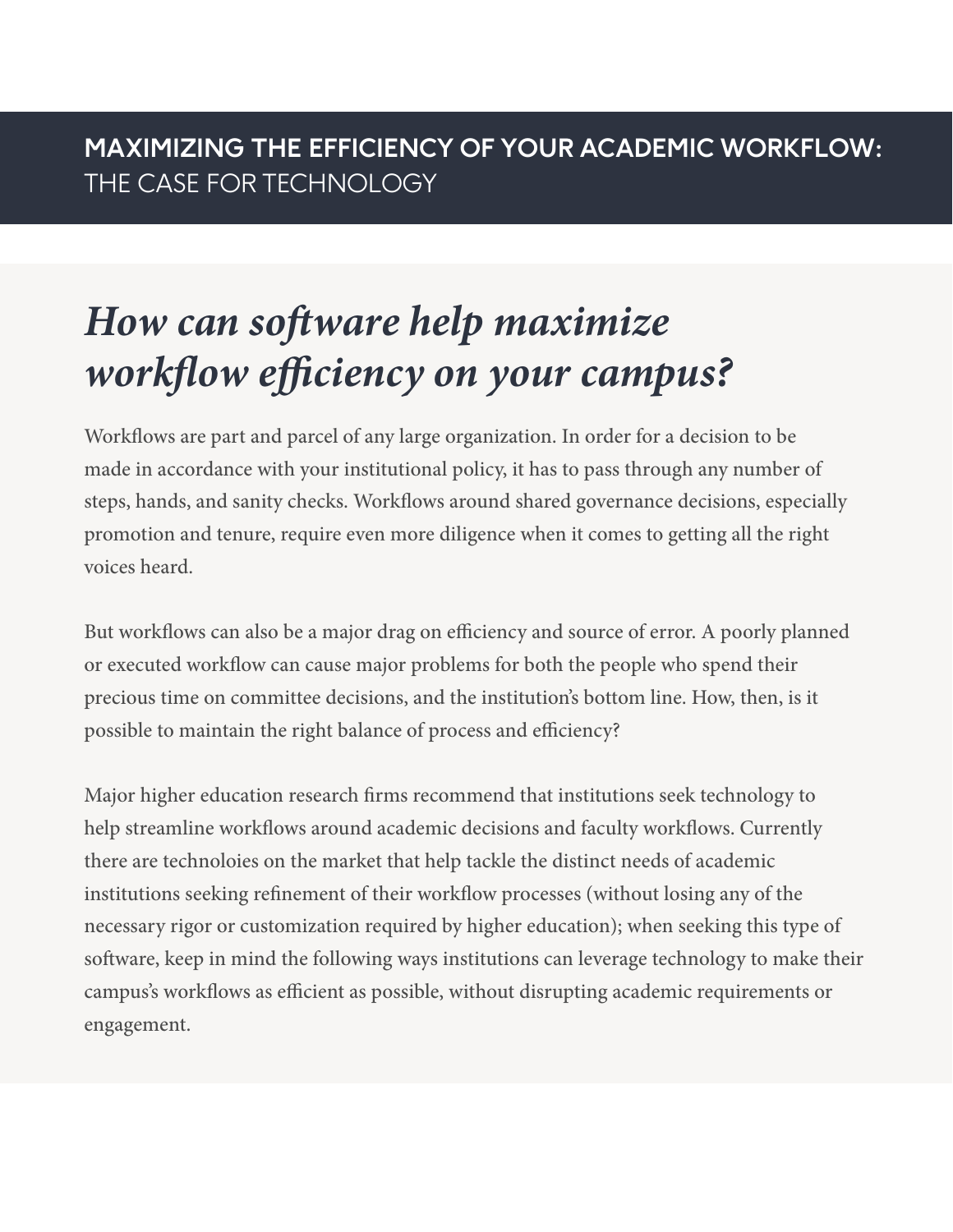# **11 Technology should<br>
make your workflow<br>
visible.**<br>
One of the most common points of **make your workflow visible.**

One of the most common points of inefficiency in an institution's workflow is simple lack of documentation. Are you—or those at your institution—aware of every step in the process of a promotion or tenure decision? What about the difference in those processes across your institution, in various colleges and schools? Finding technology to help you clearly see every step of your process is the starting point for creating a more efficient system. Do some colleges have a better system for moving a decision forward than others? Start to find where your workflow is working well and then seek to adjust where you can. Simply visualizing your workflow will help you catch processes that are out-dated or inefficient.

In your initial quest to document your process, don't forget all of the associated

details that make up the sum total of your workflow. Seek tools that help you visualize not only the steps of a decision, but also the documents, information, committees, and people associated with each step. Are there standard document types that are required across campus? What about institutional questions that need to be answered by every candidate? Any points of insecurity where privacy might become a concern? Do all decisions need to go through a single standing committee near the beginning or the end? It's a daunting task, but luckily there are tools that help bring all this information into a central location from which you can organize your process.

*Recommendation:* **Look for a software platform that helps you visualize your workflows at the institutional, college, and departmental level in order to create consistency and eliminate slack; consider the inclusion of all documents, permissions, committees, and personnel information in a workflow as a mandatory requirement in your software selection.**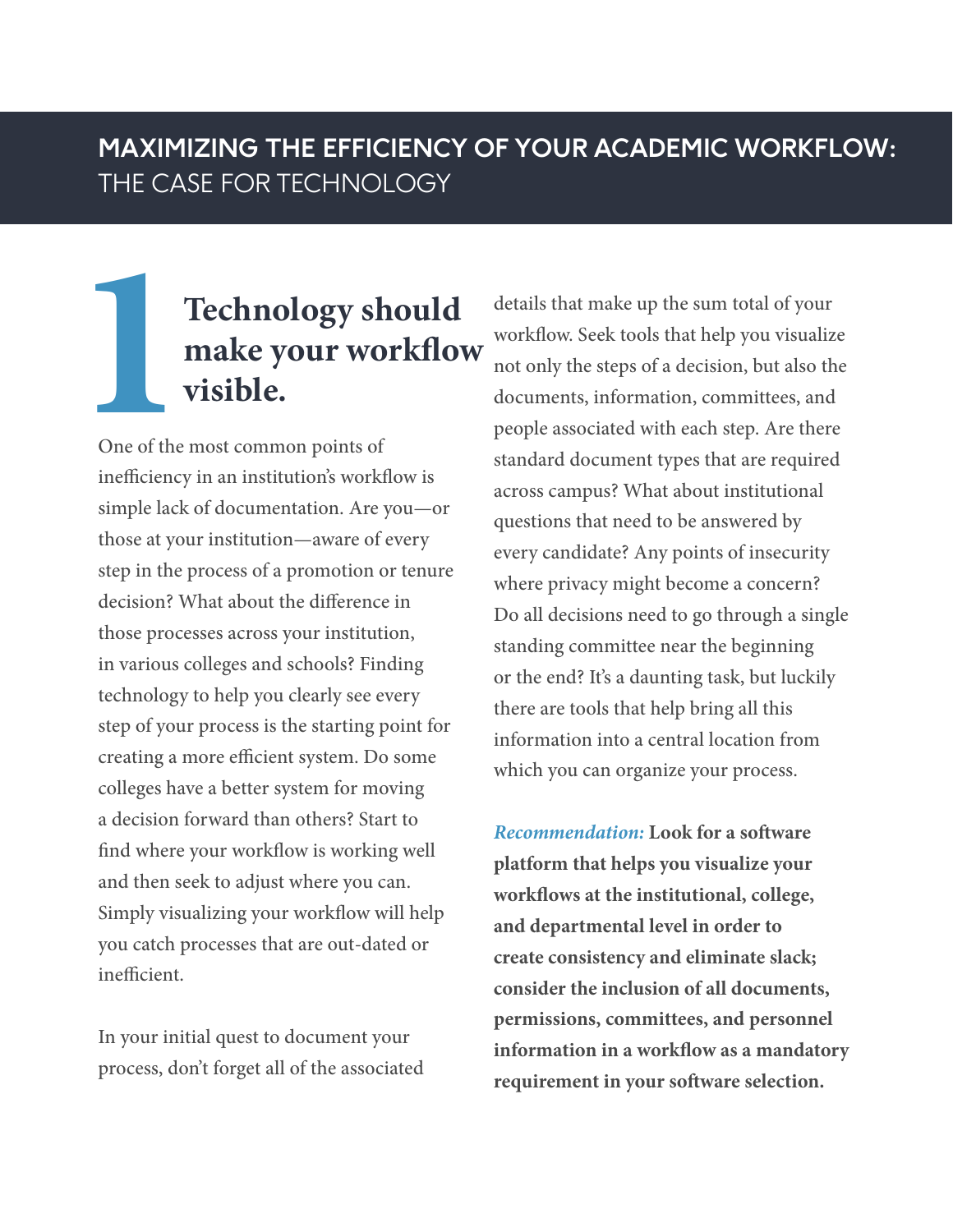# **2 Technology should help eliminate the busy work.**

Once you document the steps of your process, you can start to see obvious places to clean house. Often, institutions have a workflow that's overcomplicated because there are whole steps of the process dedicated to administrative logistics (if there a step at your institution that's wholly dedicated to someone printing, copying, collating, or re-titling packets of documents, then it's time to think about how technology can help).

One common logistical sinkhole is printing and document distribution: does the solution you have found allow online review of the sort of large documents typically included in a hiring or tenure decision? If administrative functions like requesting and distribution materials are rolled into each step of a workflow through automation,

then the process for an academic decision can often be reduced by multiple steps.

Seek technology that helps you eliminate purely logistical steps by eliminating major functions like email communication. If the software does not include a method to replace email for the most basic of workflow tasks—alerting committees to new materials, updating applicants about the stage of a search, requesting external evaluations on behalf of a tenure candidate—then you're not truly gaining efficiency through technology.

*Recommendation:* **Make sure your software choice covers the basics of academic workflow logistics, such as document collection and distribution, online review, and communication between committees, administrators, and candidate/applicants.**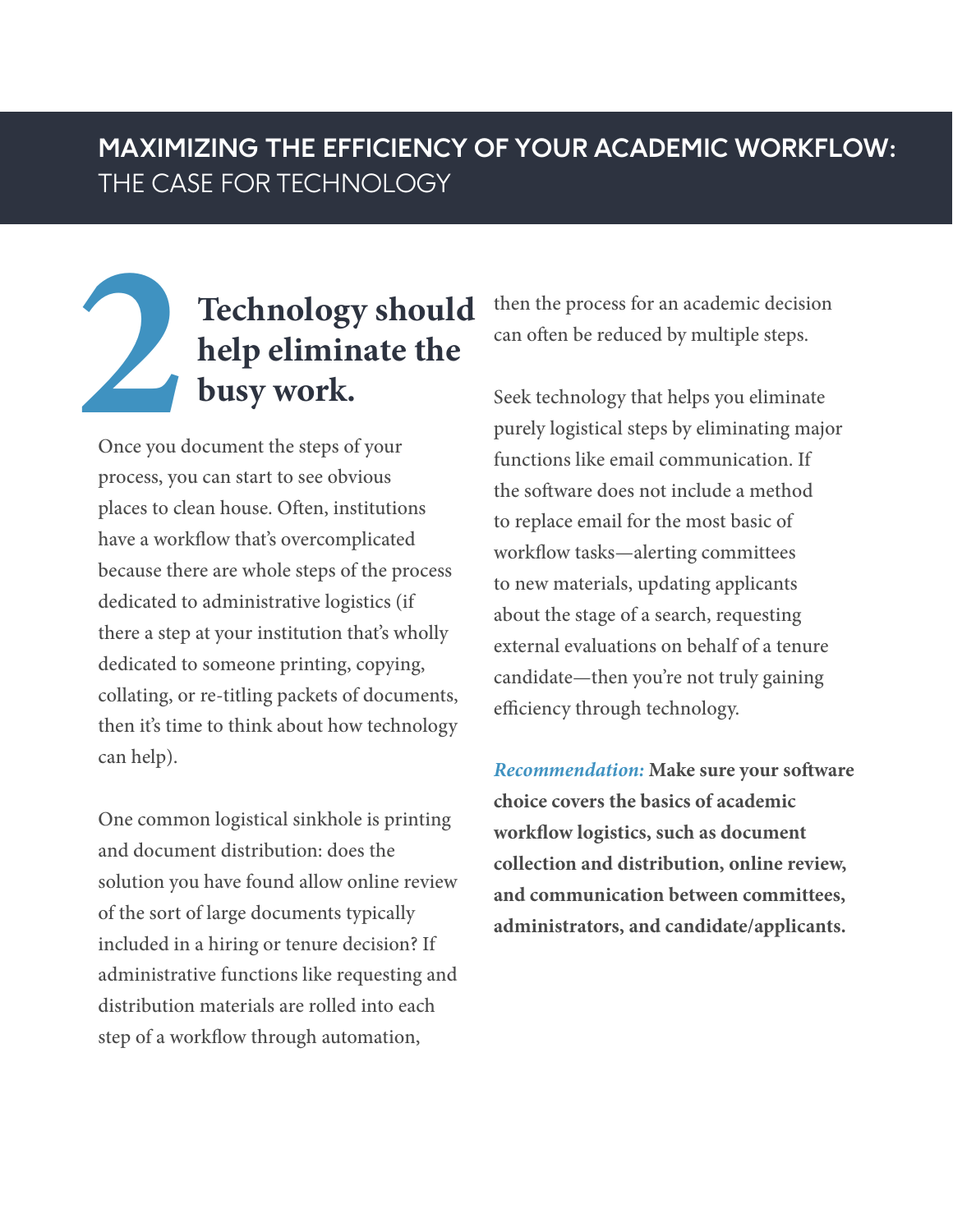# **3 3 Should stand workflows.** Many higher education institution **should standardize workflows.**

Many higher education institutions require that every decision follow the same general workflow, even if it stops off at different departments and colleges along the way. Rather than hope individual schools and departments follow centralized rules, think about investing in a solution that allows you to create a centralized template for any number of workflow "types" on your campus (for example, a cross-institutional "Promotion to Associate Professor"). These templates should not only define the path of a decision, but also the documents and permissions associated with each step. Share these templates across your institution in order to make sure the basic process remains the same.

Sometimes, colleges or schools within a larger institution will have an entirely autonomous process for how they handle decisions—often with the exception of a final step that occurs on the institutional

level in the Provost's office. In these cases, look for software that allows you to create distinct templates for each college or school (for example, "Promotion to Associate Professor in the School of Engineering"), but still accommodate the need for a final decision at the institutional level.

Ideally, the software you choose will also allow individual departments to modify any template you create, so they aren't entirely locked into something that doesn't align with their needs. Forcing colleges and departments to create workarounds because they've been saddled with a structure that doesn't work for them is counterproductive. The right software will allow you to standardize and meeting compliance guidelines without sacrificing customization where appropriate.

*Recommendation:* **The right software solution will include a template or similar feature to create standardization across campus; importantly, however, it should include options for flexibility whenever possible to match institutional requirements.**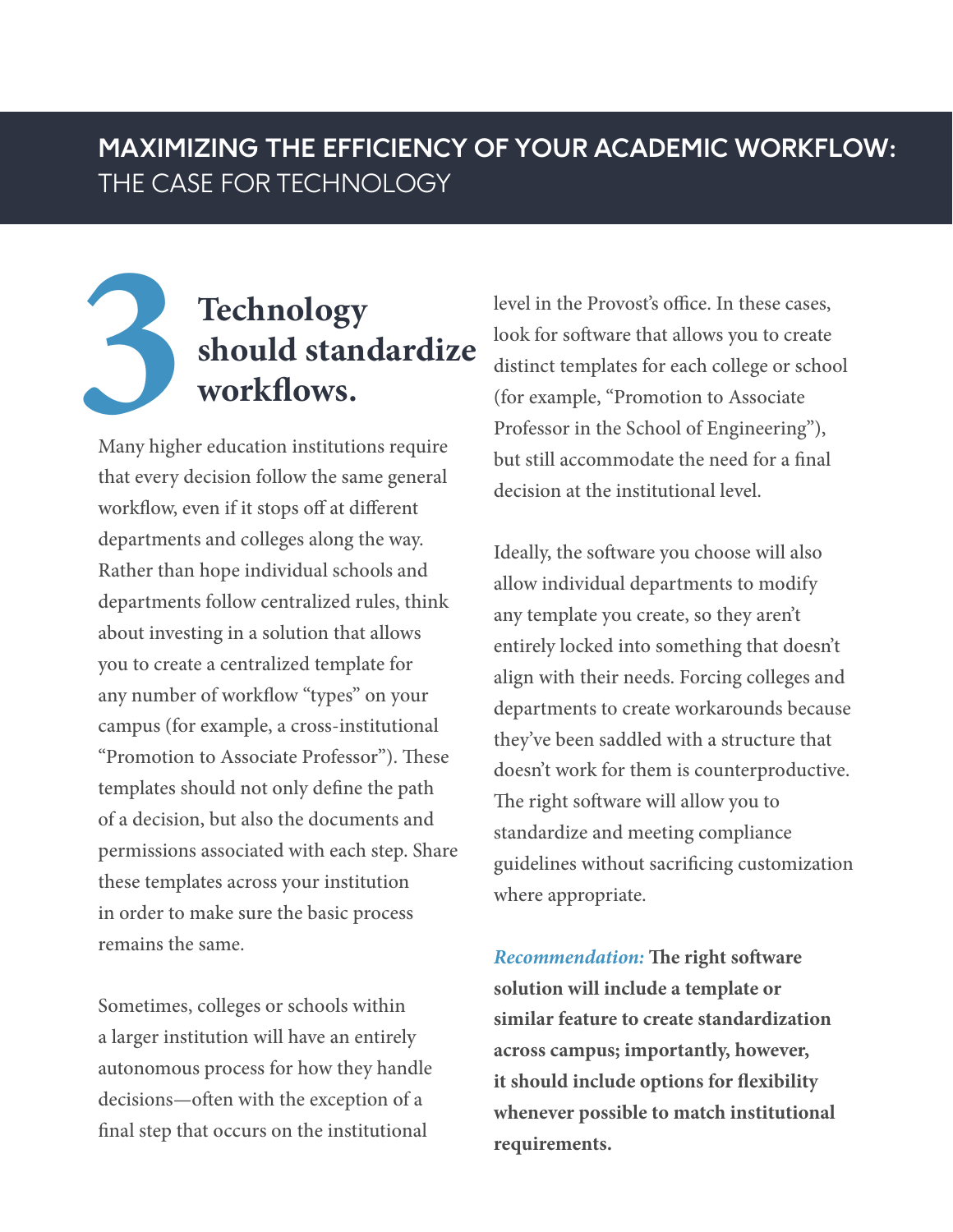# **4 4 1 1 1 1 1 1 1 1 11 11 11 11 11 11 11 11 11 11 11 11 11 11 11 11 11 11 11 11 11 11 11 11 11 11 11 11 11 11 11 11 11 11 11 11 1 should standardize information.**

Standardization doesn't just pertain to the steps taken in a workflow. Perhaps there are other areas in which standardization would help your process. Simple things like committee naming conventions and how you collect materials can be formalized across your institution, even if the steps of review need to remain distinct between departments and colleges. Document management—which docs you require from faculty, how they are named and organized, and who has permission to view them at each stage—is another area where you might require more or less standardization across campus.

An often overlooked aspect of the tenure workflow process is the collection of information beyond a candidate packet or dossier. Think: does your institution want to know something about every job

applicant or promotion candidate? Perhaps there's a need to ask every tenure candidate the same question at the start and midway point of the process; or maybe you're seeking some standard collection of external scholars/evaluators who contribute to your institutional review.

The best academic workflow software will include forms to automate the collection of information at various stages of the process, so you can be sure that information and data is automatically included in the steps of your committee work. Whatever solution you find, make sure that it allows you to customize how you and your colleagues interact with documents and information so you can precisely match your institution's workflow needs.

*Recommendation:* **Seek software that doesn't overlook critical issues like permissions and document management; decide if it's important to gather data throughout your process and make sure your chosen solution includes options for both data collection and display.**